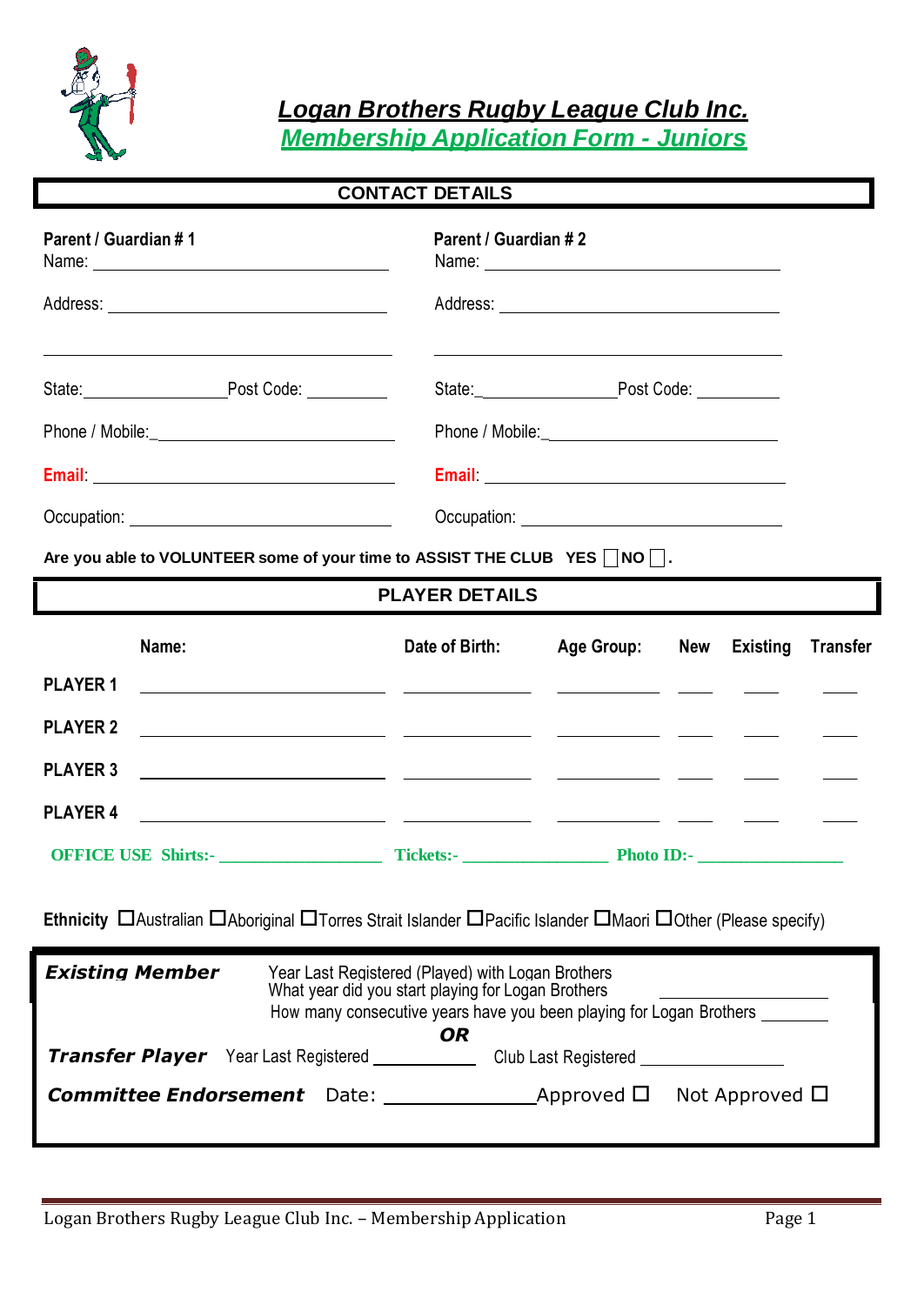

# *Logan Brothers Rugby League Club Inc.*

*Membership Application Form - Juniors*

#### *Medical Advice Form*

|                                                                |        | I give permission to call an Ambulance in an emergency: YES / NO Medicare Number: ___________________________                   |          |  |  |
|----------------------------------------------------------------|--------|---------------------------------------------------------------------------------------------------------------------------------|----------|--|--|
|                                                                |        |                                                                                                                                 |          |  |  |
| Does your child suffer FROM                                    | Yes/No | Management                                                                                                                      |          |  |  |
| <b>Diabetes</b>                                                |        |                                                                                                                                 |          |  |  |
| Asthma                                                         |        |                                                                                                                                 |          |  |  |
| Epilepsy                                                       |        |                                                                                                                                 |          |  |  |
| <b>Bronchitis</b>                                              |        |                                                                                                                                 |          |  |  |
| Allergies (please list)                                        |        |                                                                                                                                 |          |  |  |
| Undue shortness of breath                                      |        |                                                                                                                                 |          |  |  |
| Chest pains                                                    |        |                                                                                                                                 |          |  |  |
| Light headiness, dizziness or fainting                         |        |                                                                                                                                 |          |  |  |
| Become tired / fatigued easily                                 |        |                                                                                                                                 |          |  |  |
| Concussion in the last 3 years                                 |        |                                                                                                                                 |          |  |  |
|                                                                |        |                                                                                                                                 |          |  |  |
| Does your child suffer FROM                                    | Yes/No | Management                                                                                                                      |          |  |  |
| <b>Diabetes</b>                                                |        |                                                                                                                                 |          |  |  |
| Asthma                                                         |        |                                                                                                                                 |          |  |  |
| Epilepsy                                                       |        |                                                                                                                                 |          |  |  |
| <b>Bronchitis</b>                                              |        |                                                                                                                                 |          |  |  |
| Allergies (please list)                                        |        |                                                                                                                                 |          |  |  |
| Undue shortness of breath                                      |        |                                                                                                                                 |          |  |  |
| Chest pains                                                    |        |                                                                                                                                 |          |  |  |
| Light headiness, dizziness or fainting                         |        |                                                                                                                                 |          |  |  |
| Become tired / fatigued easily                                 |        |                                                                                                                                 |          |  |  |
| Concussion in the last 3 years                                 |        |                                                                                                                                 |          |  |  |
|                                                                |        | Any other conditions the Club should be aware of: _______________________________                                               |          |  |  |
|                                                                |        | Are you aware of the inherent risks of participating in physical activities such as Rugby League?                               | YES / NO |  |  |
|                                                                |        | I declare this to be a true statement of my child(ren)'s health status as at the date below.                                    |          |  |  |
| Rugby League.                                                  |        | I will inform the Clubs First Aid Officer of any problems that may occur during the season that is relevant to my child playing |          |  |  |
|                                                                |        | Date                                                                                                                            |          |  |  |
| Logan Brothers Rugby League Club Inc. - Membership Application |        |                                                                                                                                 | Page 2   |  |  |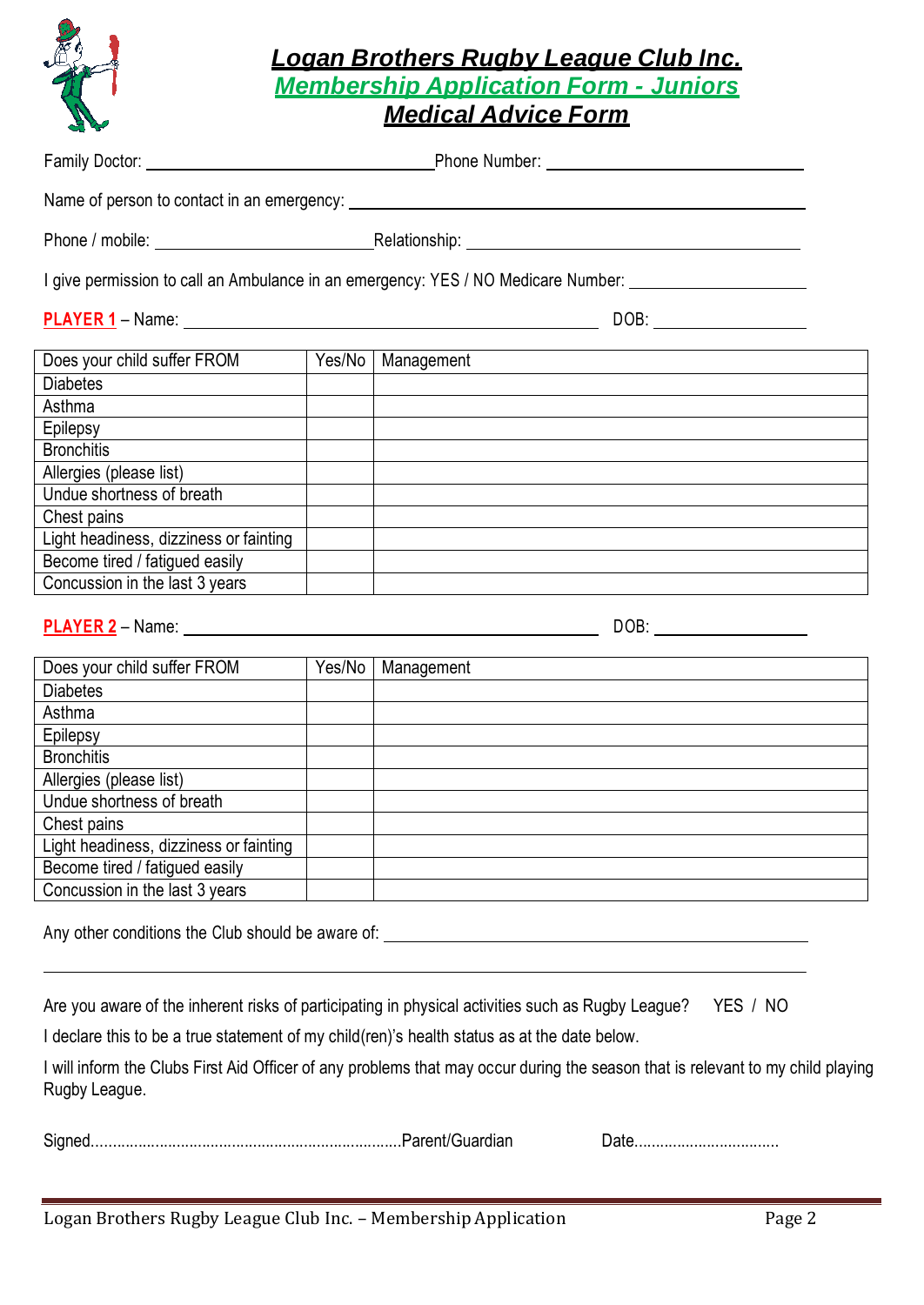

## *Logan Brothers Rugby League Club Inc.*

*Membership Application Form - Juniors*

### *Medical Advice Form*

|                                                                                                                                                |        | I give permission to call an Ambulance in an emergency: YES / NO Medicare Number: ____________________________                                                                                                                                                                                                                                  |
|------------------------------------------------------------------------------------------------------------------------------------------------|--------|-------------------------------------------------------------------------------------------------------------------------------------------------------------------------------------------------------------------------------------------------------------------------------------------------------------------------------------------------|
|                                                                                                                                                |        |                                                                                                                                                                                                                                                                                                                                                 |
|                                                                                                                                                |        |                                                                                                                                                                                                                                                                                                                                                 |
| Does your child suffer FROM<br><b>Diabetes</b>                                                                                                 | Yes/No | Management                                                                                                                                                                                                                                                                                                                                      |
|                                                                                                                                                |        |                                                                                                                                                                                                                                                                                                                                                 |
| Asthma                                                                                                                                         |        |                                                                                                                                                                                                                                                                                                                                                 |
| Epilepsy<br><b>Bronchitis</b>                                                                                                                  |        | <u> 1989 - Jan Stein, Amerikaansk politiker (* 1958)</u>                                                                                                                                                                                                                                                                                        |
| Allergies (please list)                                                                                                                        |        |                                                                                                                                                                                                                                                                                                                                                 |
| Undue shortness of breath                                                                                                                      |        |                                                                                                                                                                                                                                                                                                                                                 |
| Chest pains                                                                                                                                    |        |                                                                                                                                                                                                                                                                                                                                                 |
| Light headiness, dizziness or fainting                                                                                                         |        |                                                                                                                                                                                                                                                                                                                                                 |
| Become tired / fatigued easily                                                                                                                 |        |                                                                                                                                                                                                                                                                                                                                                 |
| Concussion in the last 3 years                                                                                                                 |        |                                                                                                                                                                                                                                                                                                                                                 |
|                                                                                                                                                |        | Are you aware of the inherent risks of participating in physical activities such as Rugby League? YES / NO<br>I declare this to be a true statement of my child(ren)'s health status as at the date below.<br>I will inform the Clubs First Aid Officer of any problems that may occur during the season that is relevant to my child playing   |
| Rugby League.                                                                                                                                  |        |                                                                                                                                                                                                                                                                                                                                                 |
|                                                                                                                                                |        |                                                                                                                                                                                                                                                                                                                                                 |
| 5.1 Code of Conduct - Social Networking Site Policy<br>before the Disciplinary Tribunal.<br>Improper use of a social networking site includes: |        | Any player, official or anyone associated with the game including spectator, parent/guardian etc who is found to<br>have improperly used any social networking site including Facebook, YouTube, Twitter and other similar mediums<br>which concerns Rugby League in general or the Rugby League Brisbane - GBJRL in particular, may be brought |
| match officials and players;                                                                                                                   |        | 5.1.1 Insulting any person involved in the Rugby League Brisbane - GBJRL including but not limited to all on field                                                                                                                                                                                                                              |
| racist, sexist or abusive comments about a person; or                                                                                          |        | 5.1.2 Partaking in bullying any person involved in the Rugby League Brisbane - GBJRL by making offensive,                                                                                                                                                                                                                                       |
|                                                                                                                                                |        | 5.1.3 Engaging in any other behaviour that the Rugby League Brisbane - GBJRL management decides in its<br>discretion is improper use of a social networking site or brings the game of Rugby League into disrepute.                                                                                                                             |